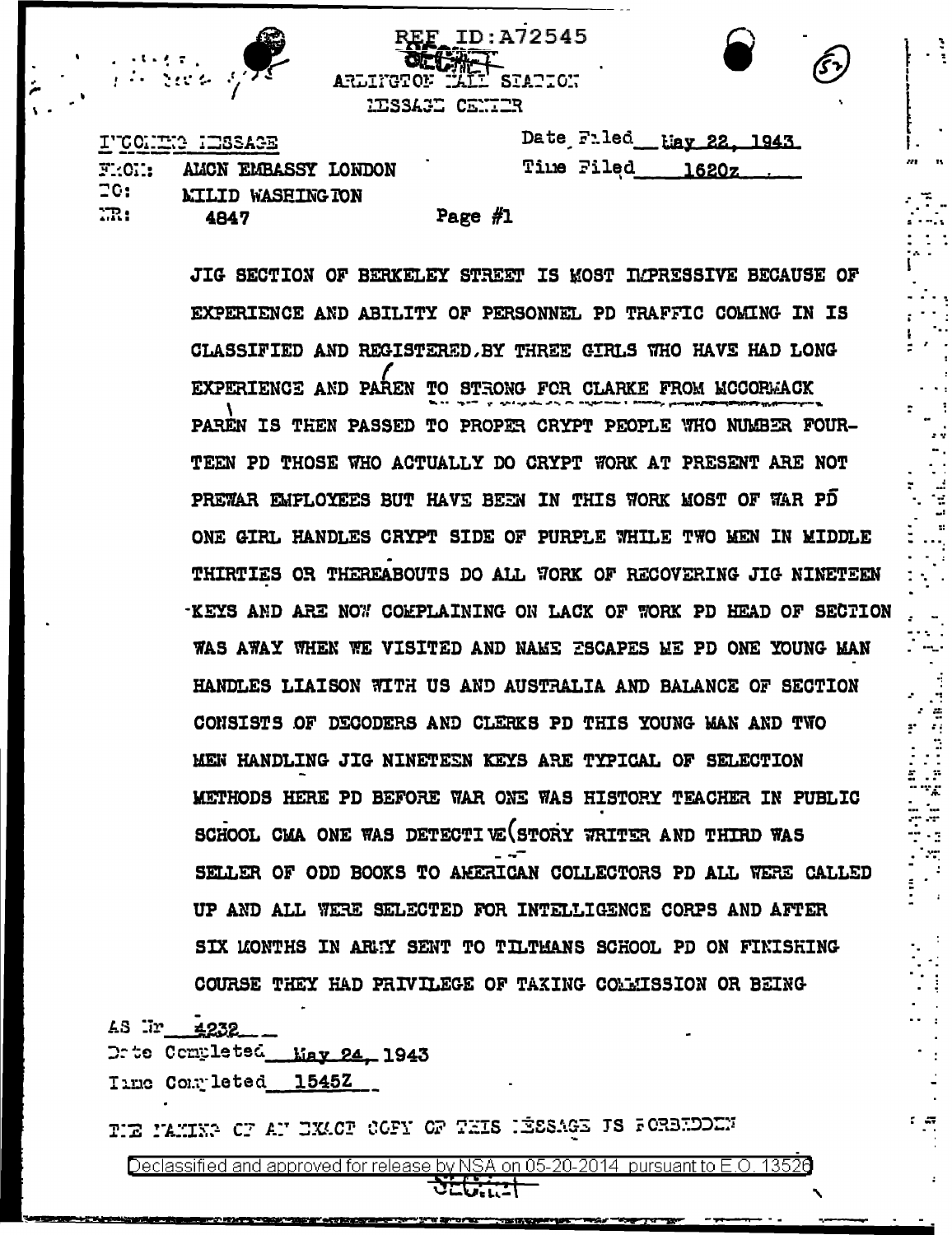|                         | ——— <b>——————</b> |  |
|-------------------------|-------------------|--|
| ARLINGTON NALL STATION. |                   |  |
| WESSAGE CENTER          |                   |  |

Page  $#2$ 

SFARET

**REF ID:A72545** 

| INCONTRO HESSAGE        |  |
|-------------------------|--|
| $T_{\rm i}$ on $\rm _i$ |  |
| ΞO:                     |  |
| TR:                     |  |

| Date Filed        |
|-------------------|
| <b>Time Filed</b> |

RETURNED TO CIVIL LIFE IN ASSIGNMENT IN THIS WORK PD TWO TOOK COLUISSIONS AND ARE NOW CAPTAINS CMA THE THIRD CHOSE TO SERVE AS CIVILIAN PD ALL WEAR CIVILIAN CLOTHES PD YOU CAN SEE THAT THESE REALISTICBRITISH KNOW THAT MEN WORKING ON JIG NINETEEN ARE NOT REALLY IN ARMY AND THEY DO NOT HAVE TO PRETEND THAT THEY ARE UNLESS THEY WANT TO JIG TRANSLATION SECTION IS WUCH HIGHER FORM OF ANIMAL LIFE THAN CRYPT SECTION AND INCLUDES PEOPLE WHO HAVE DONE CRYPT WORK AND MIGHT BE DOING JIG CRYPT NOW IF IT WERE NOT SO EASY PD HEAD OF SECTION IS WHITE CHA WHO AT BEGINNING OF WAR WAS CONSUL GENERAL IN TIENTSIN AND HAD LONG THE SE SERVICE IN JAPAN AND CHINA PD ALL WORK COMING FROM CRYPT SECTION PASSES OVER HIS DESK AND IS EXAMINED BY HIM OR WHOEVER IS ACTING DURING HIS ABSENCES CMA IN ORIGINAL LANGUAGE CWA AND IS MARKED WITH ONE OR FOUR SYMBOLS MEANING HIGH PRIORITY CMA PRIORITY CMA UNIMPORTANT CMA OR PLEASE LOOKOVER TO DETERMINE WHETHER IT IS WORTH TRANSLATING PD HIGH PRIORITIES KUST BE TRANSLATED AT ONCE CMA PRIORITIES MUST BE TRANSLATED WHEN TRANSLATORS GET AROUND TO THEM UNIMPORTANT ONES ARE NOT TRANSLATED PD RESULT IS THAT EIGHTY PERCENT OF COLOR MATERIAL AND FIFTY PERCENT OF JIG NINETEENS ARE TRANSLATED PD LOUSY ANNIE MATERIAL IS NOT NORMALLY TRANSLATED PD IT IS LOOKED

AS Ir 4232

Date Completed

Time Commleted

THE NAMING OF AN EXACT COFY OF THIS NESSAGE IS FORBEDOEN

<u>Profite temperature and the member of </u>

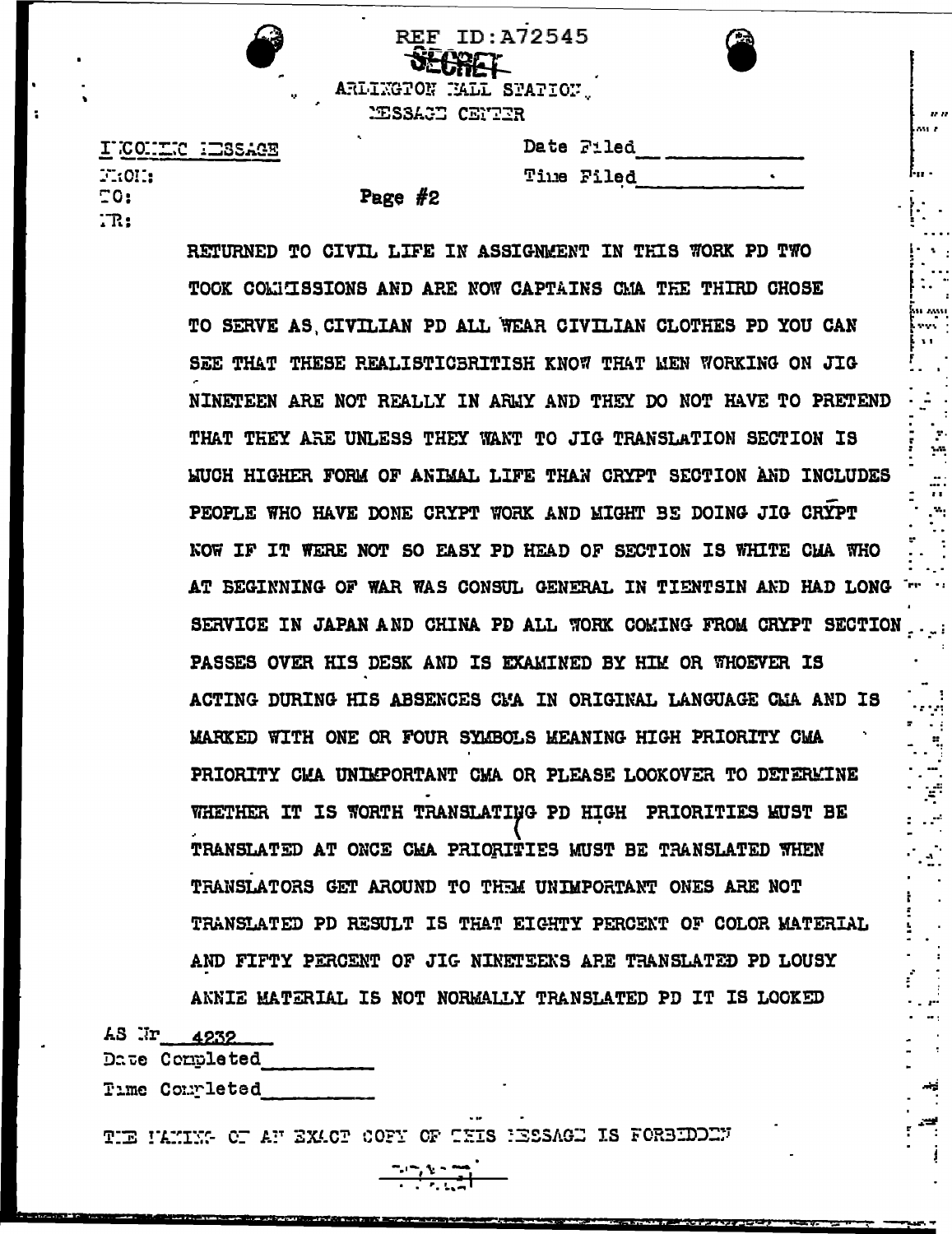

ARIITGTON HALL STATION IESSAGE CENTER

| INCONING NEUSSAGE |  |
|-------------------|--|
| FROM:             |  |
| ΞG:               |  |
| . קי              |  |

| <br>77 L | и. |  |
|----------|----|--|
|----------|----|--|

 $\mathbf{D}$  $\mathbf{T}$ 

:A72545

| <b>ate Filed</b> |  |
|------------------|--|
| ime Filed        |  |

 $\ldots$ 

 $\cdot$ 

OVER IN ORIGINAL LANGUAGE AND WATCHED FOR ITEMS REFERRED TO IN HIGHER CLASS MATERIAL CHA TO CIRCULARS CMA FOR IDENTIFICA-TIONS OK PERSONS ETC CHA AND IN CERTAIN SPECIAL CASES CMA CUCH AS KABUL CMA WHERE IT HAS PROVED TO BE SOURCE OF INFORMA-TION CMA IT IS FOLLOWED WITH MORE CARE PD THIS IS BASED UPON STUDY OF LOUSY ANNIE MATERIAL MADE LAST YEAR PD TRANSLATION STAFF PAREN WORKING ON DIP AND NOT INCLUDING THOSE ON COLMERCIAL PAREN CONSISTS OF RETIRED COLONEL NAMED GARSDEN OR MARSTON CAM WHO WAS MILITARY ATTACHE IN JIG IN TWENTIES AND HAS BEEN IN HIS PRESENT WORK SINCE NINETEEN TWENTY SEVEN CHA AND SEVEN CIVILIANS CLN CUNNINGHAM CMA FORMERLY CONSUL IN JIG CHA ROSCOE CHA WHO WAS CONSUL IN JIG DURING LAST WAR CHA THEREAFTER LIVED AND WORKED THERE AND RETURNED HERE FOR PRESENT WORK IN NINETEEN THIRTYONE AFTER SEVENTEEN YEARS OF RESIDENCE THERE CMA HOBART HYPHEN HAMPDEN OR HAMPTON CMA WHO THEY SAY IS PROBABLY WORLDS LEADING JIG SCHOLAR AND COEDITORS OF STANDARD DICTIONARY RECENTLY REPRINTED IN WASHINGTON CMA TWO RECENTLY RETIRED CONSULS CMA DAVIS AND PHIPPS CMA WHO WERE CONSULS GENERAL AT TWO JIG COMMERCIAL CITIES CHA ONE CONSUL ON ACTIVE LIST CMA WHO WHEN WAR STARTED WAS SERVING AT TAIWAN AND CMA FIRALLY CLA ONE BRAITHWAITE CMA WHO WAS BROUGHT UP IN JIG

 $4S$   $\mathbb{R}$   $\mathbb{Z}$   $\mathbb{Z}$   $\mathbb{Z}$   $\mathbb{Z}$   $\mathbb{Z}$   $\mathbb{Z}$   $\mathbb{Z}$   $\mathbb{Z}$   $\mathbb{Z}$   $\mathbb{Z}$   $\mathbb{Z}$   $\mathbb{Z}$   $\mathbb{Z}$   $\mathbb{Z}$   $\mathbb{Z}$   $\mathbb{Z}$   $\mathbb{Z}$   $\mathbb{Z}$   $\mathbb{Z}$   $\mathbb{Z}$   $\mathbb{Z}$   $\mathbb{Z}$   $\mathbb{Z}$ 

Date Completed

Time Completed

THE HAMIMG OF AY EXACT COFF OF THIS HESSAGE IS FOREIDORY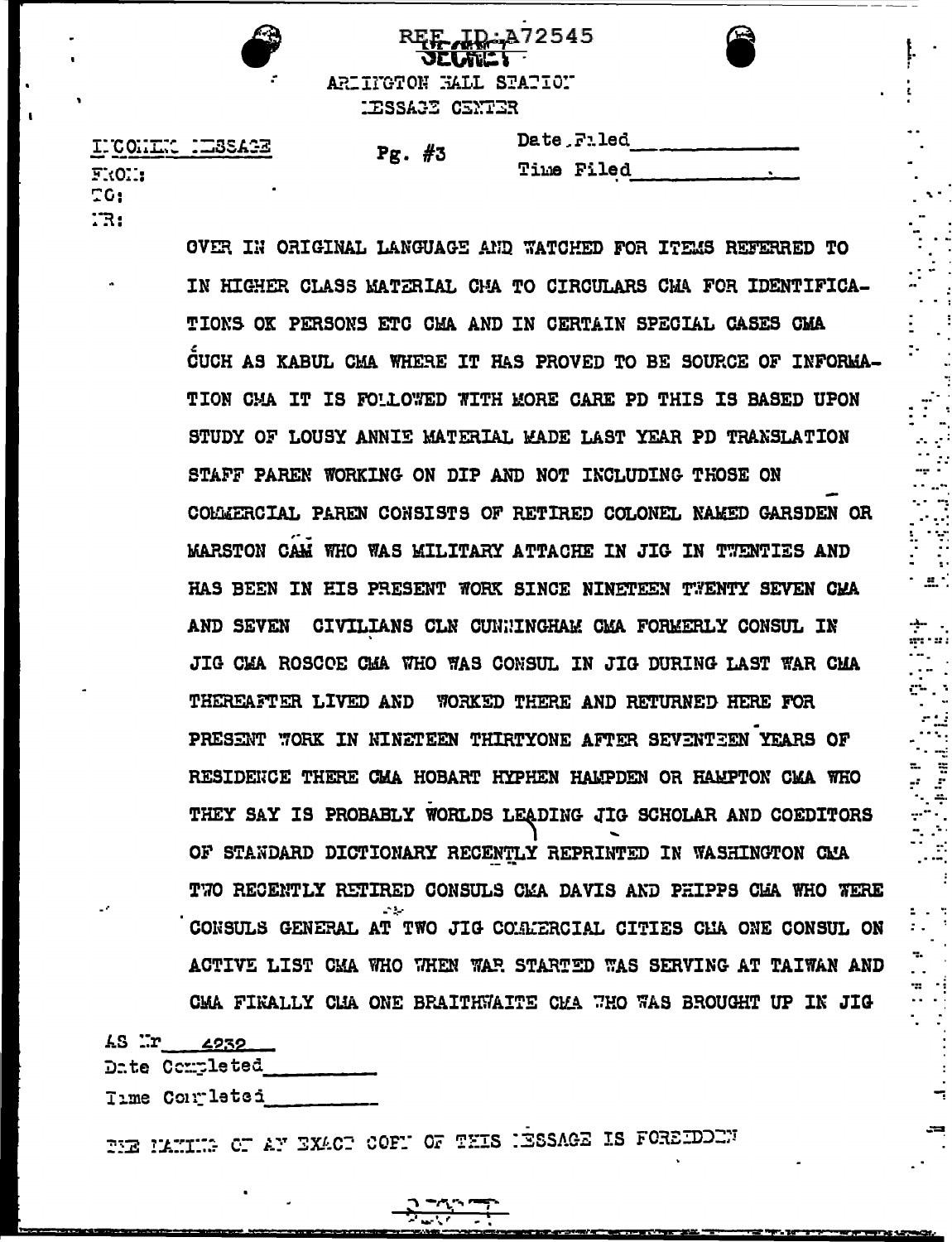HESSAGE CENTER

ARLINGTON MILE STATION

**REF ID: A72545** 

| <b>Date Filed</b> |  |
|-------------------|--|
| <b>Time Filed</b> |  |

INCOLLECTERSAGE **FROL:**  $70:$  $TR:$ 

|  | ı<br>, |  |
|--|--------|--|
|  |        |  |

CMA GOT HIS ADVANCE EDUCATIONS THERE DURING LAST WAR CMA WENT INTO BUSINESS AND RESIDED THERE UP TO PRESENT WAR PD AS WHITE REMARKED CMA HIS SECTIONS STANDARD OF SCHOLARSHIP IN JIG IS VERY HIGH PD WE DID NOT HAVE CHANCE TO INSPECT CLOSELY THE FILES OF THIS SECTION OR AIDS USED IN ITS WORK PD WHILE GENERAL IMPRESSION IS OF MEN SEEPED IN KNOWLEDGE OF THEIR SPECIAL FIELD CMA AND WHO CARRY MOST OF WHAT THEY NEED IN THEIR HEADS CMA WE DID SEE A LOT OF DICTIONARIES AND REFERENCE BOOKS AND TWO COMPLETE LOOKING FILES CMA ONE OF PERSONAL NAKES AND ONE OF GEOGRAPHICAL NAMES CMA THE LATTER APPARENTLY CONSIDERED VERY IMPORTANT IN THEIR WORK PD THEY OF COURSE KEEP FILES OF THEIR OWN MATERIAL CMA AND I GOT IMPRESSION THAT THEY MORE OR LESS SPECIALIZE THE ONE MAN DEALING WITH MATERIAL RELATING TO ONE PART OF WORLD AND ANOTHER MAN ANOTHER PART CMA AND . THAT THESE MEN ARE NOT KERELY TRANSLATORS BUT ARE EXPERTS ON THE AREAS WITH WHICH THEY DEAL CHA AND THAT THEY ARE CONSULTED BY FOREIGN OFFICE PEOPLE FOR-THEIR OPINIONS ON INFORMATION . COMING OUT OR WATERIAL PD ALL OF WHICH LEADS ME TO THIS SUGGESTION CLN ARLINGTON IS PLUGGING AWAY AT VERY DIFFICULT WORK WHICH IS LARGELY FOR USE OF STATE DEPARTMENT THAT DEPART-MENT MUST HAVE JIG EXPERTS WHO ARE SPENDING THEIR TIME AT  $43$  Ir  $4939$ 

Date Completed

Time Completed

THE PANING OF AN EXACT COFY OF THIS RESSAGE IS FORBIDDEN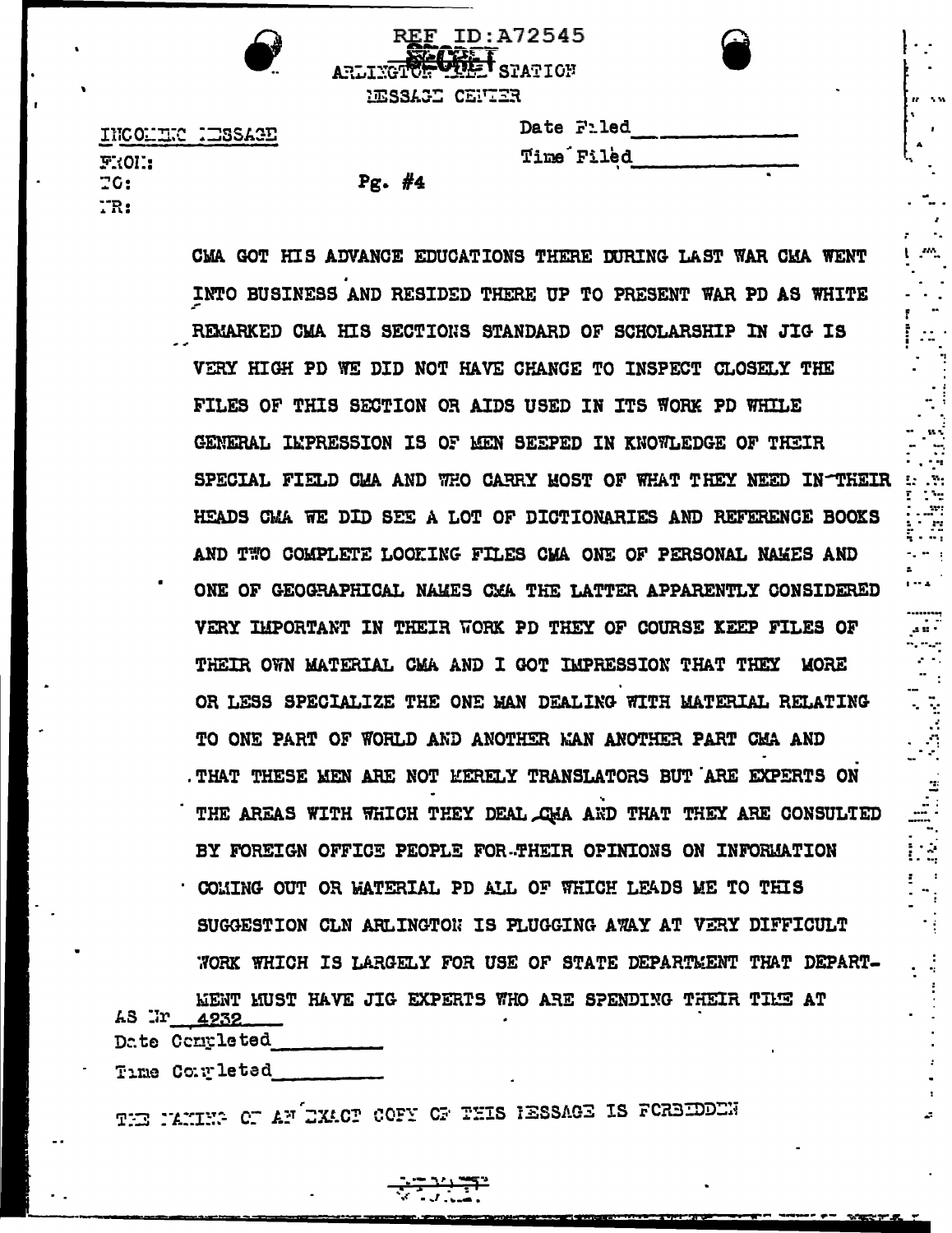| REF ID: A72545<br>$-$  |
|------------------------|
| ARLINGTON FALL STATION |
| KISSAGE CENTER         |

INCOHER HESSAGE  $F:OC:$ TO:  $\mathbb{R}!$ 

| Date Filed |  |
|------------|--|
| Time Filed |  |

 $Pr.$  #5

MUCH LESS IMPORTANT WORK THAN GETTING THIS JIG DIPLOMATIC MATERIAL OUT WHEN ARMY CAN VERY PROPEPLY SAY THAT CMA WITH JAC MATERIAL TO HANDLE CMA IT CANNOT DO STATE DEPARTMENTS JOB UNLESS SUCH PEOPLE ARE FURNISHED TO HANDLE DIP TRANSLATION WORK PD THIS LEADS ME TO ANOTHER THOUGHT CLN WHEN YOU GET SOME IDEA OF ECONOMIC WARFARE PICTURE THAT HAS BEEN BUILT UP HERE FROM CONTINENTAL COMMERCIAL MATERIAL CMA BY PROCESS OF JUST GETTING EVERY TINY ITEM AND PUTTING THEM ALL TOGETHER BY MOST PAINSTAKING LABOR CMA YOU CANNOT FAIL TO THINK THAT WE OUGHT TO BE DOING SAME THING FOR AREAS INVOLVED IN JIG MATERIAL PD IT WOULD TAKE MANY MONTHS OF MOST INTENSIVE WORK TO START BUILDING UP PICTURE CMA AND NO TIME OUGHT TO BE LOST IN START-ING IT CMA BECAUSE AT SOME POINT IN THIS WAR IMPORTANT DECISIONS IN JIG AREA ARE GOING TO BE AFFECTED VITALLY BY WHAT WE KNOW AND DO NOT KNOW ABOUT THE DETAILS OF ECONOLIC KATTERS IN THOSE AREAS PD LORD FARRAR CAA WHO SITS IN ECONOMIC WARFARE **KINISTRY FOR PURPOSE OF HANDLING KOST SECRET INFORMATION IN** CONTINENTAL ECONOMIC FIELD KND IN FACT FOR WHOLE WORLD CLA TOLD US YESTERDAY THAT EIGHTY FIVE TO NINETY PERCENT OF ALL IMPORTANT INFORMATION ABOUT SOUTH CENTRAL ECONOMIC PICTURE HAS BEEN BUILT UP FROM BERKELEY STREET PRODUCTION CAA THE

 $\angle 3 \quad \text{Tr} \quad 4232$ 

Date Completed

Time Completed

TIE PANIE CE AN EXACT COFN OF THIS HESAGE IS FORBIDDEN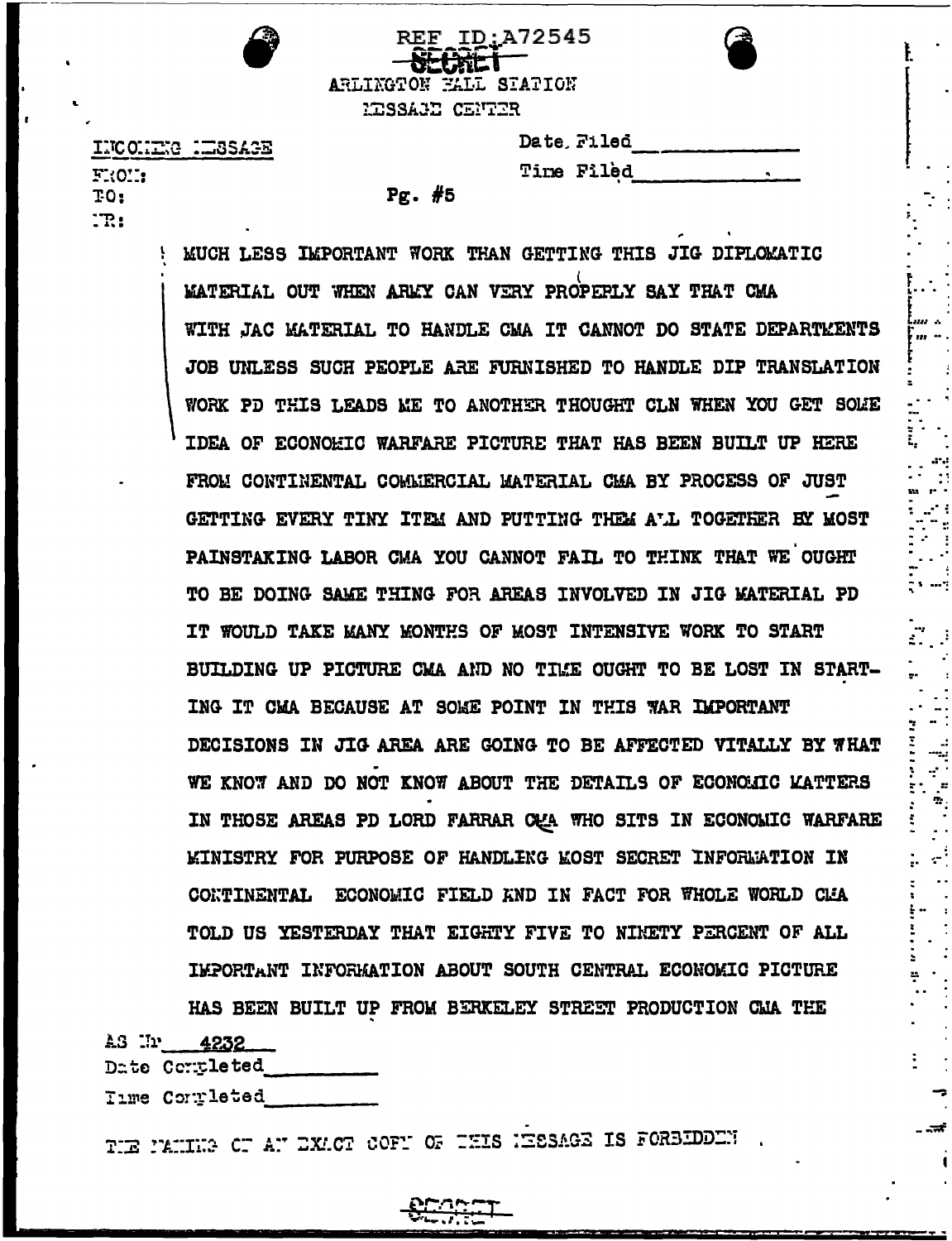

ARLITGTON  $SIAICI$ **NESSAGE CENTER** 

REF ID: A72545

| INCONTRE IMBSAGE |
|------------------|
|                  |
|                  |
|                  |
|                  |

| Date Filed |  |
|------------|--|
| Time Filed |  |

## $Pg.$  #6

CONTRIBUTIONS BY CENSORSHIP CMA FOREIGN PRESS CMA RADIO BROADCASTS AND AGENTS BEING TRIVIAL IN COMPARISON WITH OUR KATERIAL PD THERE IS EVIDENCE THAT PEOPLE HERE CMA WHO ALREADY ARE READING AND TRANSLATING AROUND A THOUSAND JIG RPT JIG COMMERCIAL ITEMS PER DAY CMA ARE BEGINNING TO BUILD UP JIG ECONOMIC PICTURE PD HERE IS ANOTHER CASE IN WHICH CEA UNLESS WE APPROACH THIS PROBLEM WITH IMAGINATION AND ENERGY CMA THEY ARE GOING TO STEAL THE SHOW PD PROBLEM IS PRINCIPALLY ONE OF TRANSLATION CHA SINCE LARGE PART OF STUFF COMES IN CLEAR AND CODE PROBLEMS ARE EITHER NOT SERIOUS OR CAN BE LICKED PD WHEN SURE THAT WITH HELP OF STATE DEPARTMENT CMA **WITH VIGOROUS EFFORTS TO FIND PERSONNEL WITHOUT BEING SCARED** BY SHADOWS PAREN AND SECURITY PROBLEM COULD BE TAKEN CARE OF EASILY BY PUTTING THIS TRANSLATION OPERATION IN PLACE AWAY FROM ARLINGTON PAREN AND WITH MSVCL SELLING JOB THAT SHOULD BE EASY IN LIGHT OF EVIDENCE OF WHAT BRITISH HAVE BEEN ABLE TO DO CMA THIS JIG COMMERCIAL-PICTURE COULD BE BUILT UP INTO ONE OF BEST INTELLIGENCE SOURCES AVAILABLE PD WHOLE JOB EXCEPT DECODING COULD BE HANDLED BY SPECIAL BRANCH IF TRANSLATING TALENT WERE FOUND CMA AND TRANSLATORS OF ABILITY MIGHT BE WILLING TO PARTICIPATE IN WORK THAT WOULD INVOLVE BOTH

アスマータ レックス・エー・エー

AS Nr 4232

Date Completed

Time Completed

**NOW? START SHOW THAT THE** 

THE CANING OF AF EXACT COFY OF THIS HESSAGE IS FORBIDDEN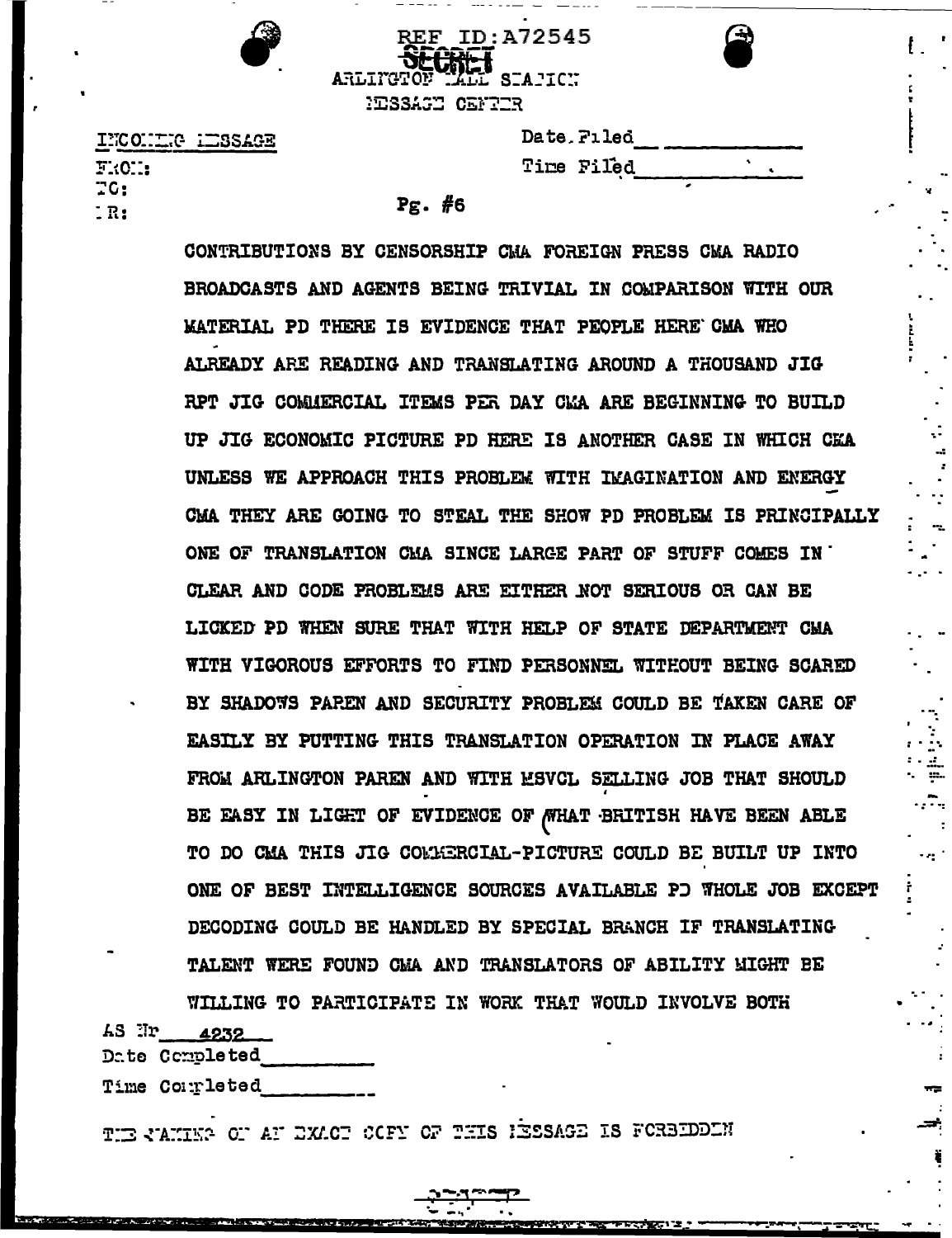| ×. | REF ID: A72545<br>ARLINGTOF HALL STATION<br>MESSAGE CENTER |            |  |
|----|------------------------------------------------------------|------------|--|
|    |                                                            | Date Filed |  |
|    |                                                            | Time Filed |  |
|    | #7<br>Pg.                                                  |            |  |

TRANSLATING AND ADDING UP THE PRODUCED INTELLIGENCE PD STRONGLY : RECOMMEND THAT YOU CONSIDER THIS IN PRAYERFUL CONFERENCE WITH POWERS CUA INCLUDING ADOLPHEBERLE PD JIG COMMERCIAL PART OF WHITES SECS ON DESCRIBES ITSELF ALSO TRANSLATION BUREAU AND CONSISTS OF SIX TRANSLATORS AND TWO LADY CLERKS PD PRINCIPAL TRANSLATORS ARE CAPTAIN RAYMENT AND CAPTAIN SHAW CMA BOTH OF NAVY CMA AND A CIVILIAN WHO I BELIEVE IS AN EXCONSUL PD WHEN WAR BEGAN SHAW WAS SERVING AS CHIEF CRYPTOGRAPHER AT SINGAPORE PAREN THIS I TAKE TO BE BRITISH USAGE OF WORD CRYPTOGRAPHER PAREN RAYMENT WAS OFFICER OF NAVAL INTELLIGENCE AND JIG EXPERT AND TRANSLATOR FOR NAVY PD NOTE QUALITY OF PERSONNEL ASSIGNED TO THIS COMMERCIAL FIELD PD BELIEF THEIR TRAFFIC COMES FROM POINT GREY AND OTHER WEST COAST CANADIAN STATIONS AND IS SENT OVER EVERY WEEK OR TEN DAYS BY BOMBER PD GREAT MAJORITY OF ITEMS ARE IN PLAIN LANGUAGE PD MATERIAL IN FOUR FIGURE CODE THOUGHT TO BE MERCANTILE MARINE CODE CMA IN WHICH PAGE START WITH ONE ONE ONE ONE OR ONE ONE ONE ZERO ARE OF INTEREST TO BARK AND ARE SENT UP THERE PD SOME OF MATERIAL IS IN NYK RPT NYK OR OSK RPT OSK CODES CMA AND OCCASIONALLY THERE ARE ITEMS IN ONE OF THE OTHER MITS RPT MITS PD SOME MSGS ARE IN PUBLIC COMMERCIAL CODES PD IN CASES

 $\mathbf{u}$ 

A3 II 4232 Date Completed

INCONTING

FROL:  $70:$ 

 $\mathbb{R}$ :

Time Completed

THE PANING OF AN EXACT COFY OF THIS HESSAGE IS FORBIDOEN

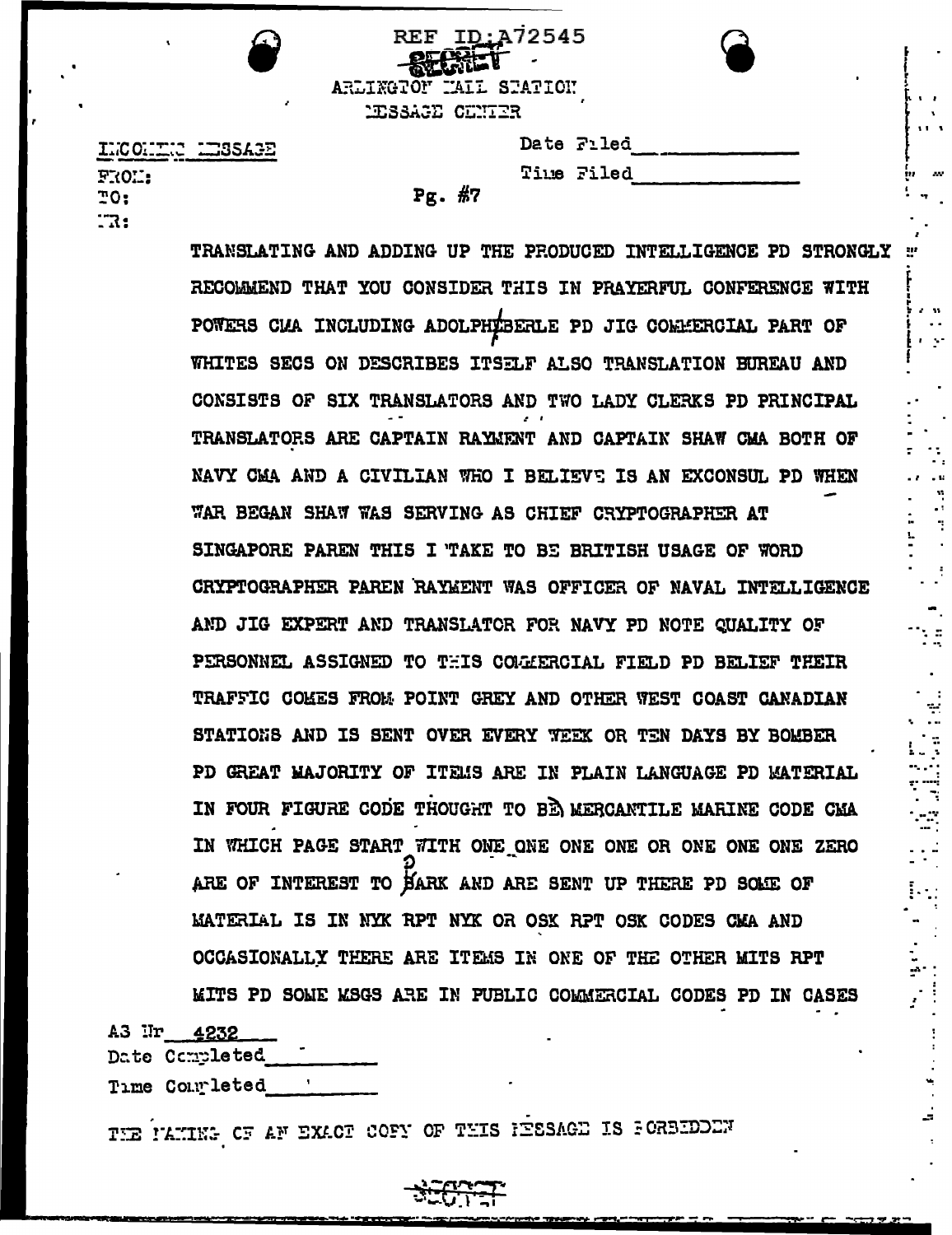| -2<br>٠ |   |
|---------|---|
|         | r |

|  | Ĺ |
|--|---|
|  |   |

 $\Sigma_{\rm eff}$ 

INCOMIC RESSAGE  $5-01$ : TO:  $^{\prime}$ R:

## $P_{\mathcal{E}}$ . #8

**REGPED TA72545** 

Date Filed.

Time Filed

ARLINGTON HALL SPATION **MESSAGE CENTER** 

OF BOTH MITS CMA BOTH OLD AND NEW BOOKS ARE USED CMA OLD ONES FOR EUROPE PD I UNDERSTOOD THEM TO SAY THAT IN BOTH CASES THEY HAVE OLD BOOKS AND HAVE MADE PROGRESS IN BUILDING UP NEW ONES PD LARGE PART OF TRAFFIC IS INCONSEQUENTIAL CHA SUCH AS SMALL FINANCIAL REMITTANCES AND EVEN GREETINGS PD REST OF IT CONCERNS MAINLY COMMERCIAL TRANSACTIONS CKA MOSTLY OFFERS TO BUY OR SELL CMA CONDITIONS ON OBTAINING LICENSES PD THERE ARE HOWEVER ABOUT TEN OR TWELVE ITEMS PER DAY IN UHIF MATERIAL FROM CANADA WHICH ARE IMPORTANT ENOUGH TO CIRCULATE PD EXAMPLES OF THESE AS GIVEN WERE REFERENCES TO SHIPS BY NAME OR ROUTING CMA REPORTS OR LARGE FINANCIAL TRANSACTIONS OR OF SPECIFIC COMPLETED COMMERCIAL TRANSACTION CMA MSGS WHICH GIVE ADDRESS OF MILITARY OR NAVAL UNIT OR ASK FOR PERSONNEL FOR SUCH PURPOSES AS BUILDING SHIPS CHA PUTTING UP POWER HOUSE CMA OR CONTAIN INFORMATION OR CLUES TO PROGRESS OF DOCK REPAIRS CMA RESTORATION WORK ON MINES CMA REFINERIES OR SOMETHING OF THE KIND PD THEIR ROUGH GUESS ON VOLUME OF CANADIAN MATERIAL IS FIFTEEN HUNDRED ITEMS PER WEEK PD AND IMPORTANT SOURCE OF MATERIAL IS INTERCEPT STATION AT MAURITIUS CMA WHICH SENDS IT ONLY CODE OR CIPHER MATERIAL PD PLAIN LANGUAGE STUFF TAKEN DOWN

AT MAURITIUS IS APPARENTLY TRANSLATED THERE AND SENT IN 48 Nr 4232 Date Completed

Time Completed

THE PAKING OF AF EXACT COFY OF THIS HESSAGE IS FOREEDOCH

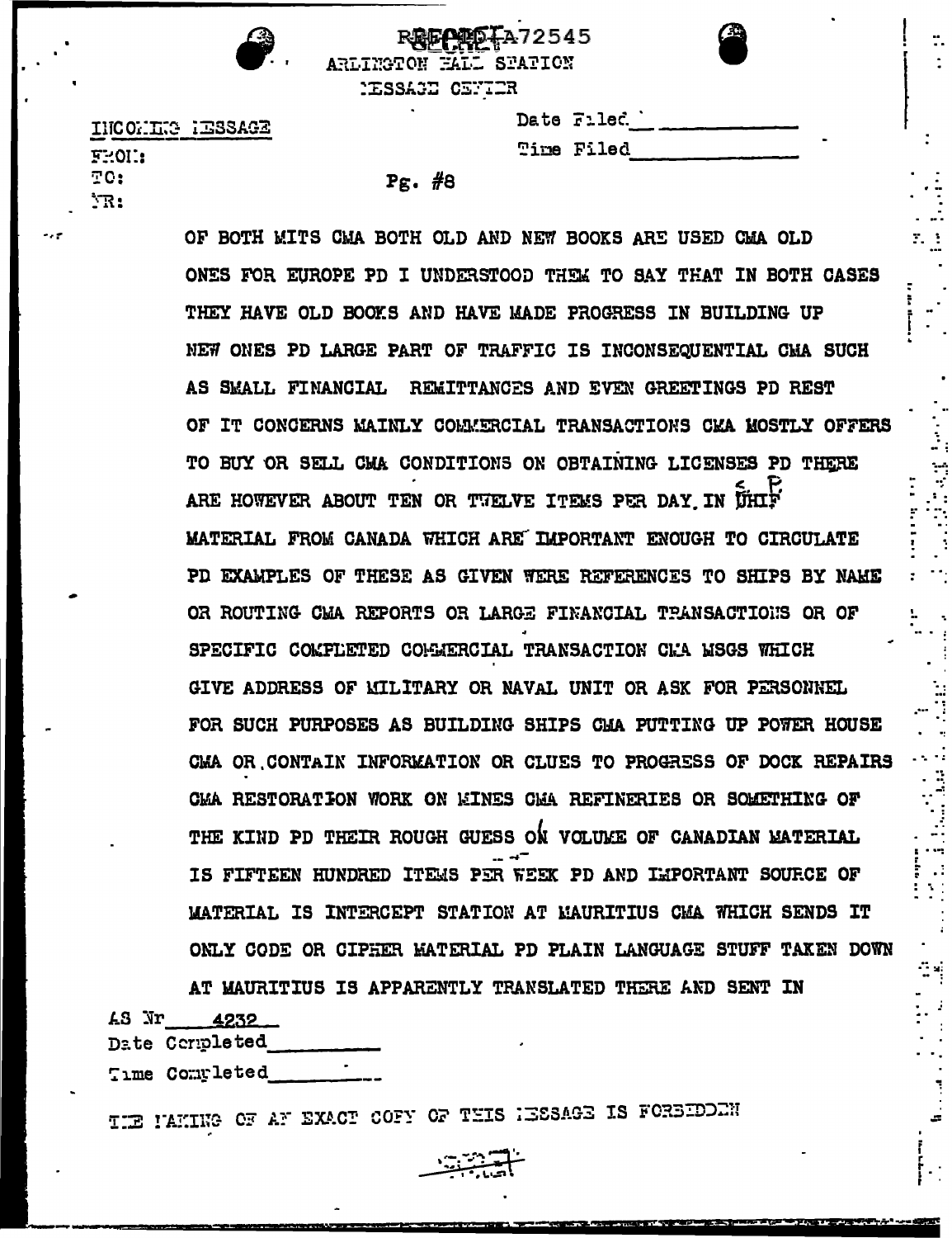| <b>REF ID:A72545</b>                    |  |
|-----------------------------------------|--|
| <b>ECODET</b><br>ARLIFOTOL LALL STATION |  |
|                                         |  |
| PESSAGE CENTER                          |  |
|                                         |  |

INCONTRE IESSAGE F101: TG:  $\mathbb{R}$ :

| Date Filed |
|------------|
| Time Filed |

 $Pg.$  #9

DIRECTLY TO ECONOMIC WARFARE LINISTRY PD WHAT BERKELEY GETS FROM MAURITIUS IS MAINLY IN COMMERCIAL CODES CHA AND EIGHTY PERCENT OF STUFF OF BOTH MITS IS PICKED UP THERE PD MUCH OF IT INVOLVES INDO CHINESE PENINSULA BUT IT COVERS ALL AREAS OF INTEREST TO US PD PERHAPS TWENTY FIVE PERCENT OF MATERIAL IS WORTH CIRCULATING PD THE TWO NAVY CAPTAINS WERE VERY VAGUE OF FIGURES CMA BUT THEY FINALLY PRODUCED TRAFFIC REGISTER COVER-ING THE FOUR SYLLABLE MIT FORM CMA FOR PERIODS FROM LAST AUGUST TO THIS MAY FIFTEEN CMA AND I COUNTED UP FOUR HUNDRED FIFTYFIVE RECORDED ESGS PD COULD NOT COUNT NUMBER CIRCULATED CLIA BUT MY GUESS WOULD BE AROUND ONE FOURTH OR PERHAPS SOME-WHAT MORE THAN THAT PD THIRD SOURCE OF JIG COLMERCIAL IS WHAT IS PICKED UP IN ENGLAND CMA MAINLY STUFF TO AND FROM CONTINENTAL POINTS PD OUT PUT OF JIG CORRERCIAL SECTION GOES IN LONG HAND TO ALFORD HOUSE CMA WHERE CUOTE COMMERCIAL SECTION UNQUOTE OF BERKELEY STREET IS HOUSED THE MATERIAL IS TYPED UP AND ROUTED TO CONSUMERS PD TAYLOR WILL GIVE YOU IN LATER MESSAGE IMPORTANT FACTS AND ALDFORD HOUSE PD NOTE THAT PRINCIPAL CONSUMER CMA ECONOMIC WARFARE MINISTRY CMA GETS NOT ONLY WHAT IS PRODUCED IN WHITE SECTION BUT ALSO WHAT COMES FROM NEW DEHLI CMA WHERE

AS YOU KNOW CONSIDERABLE WORK IS CONE ON COLIERCIAL STUFF CMA **AS Ir 4932** Date Completed

Time Completed

THE ILMING OF AN EXACT COFY OF THIS INSESAGE IS FORBIDEDN